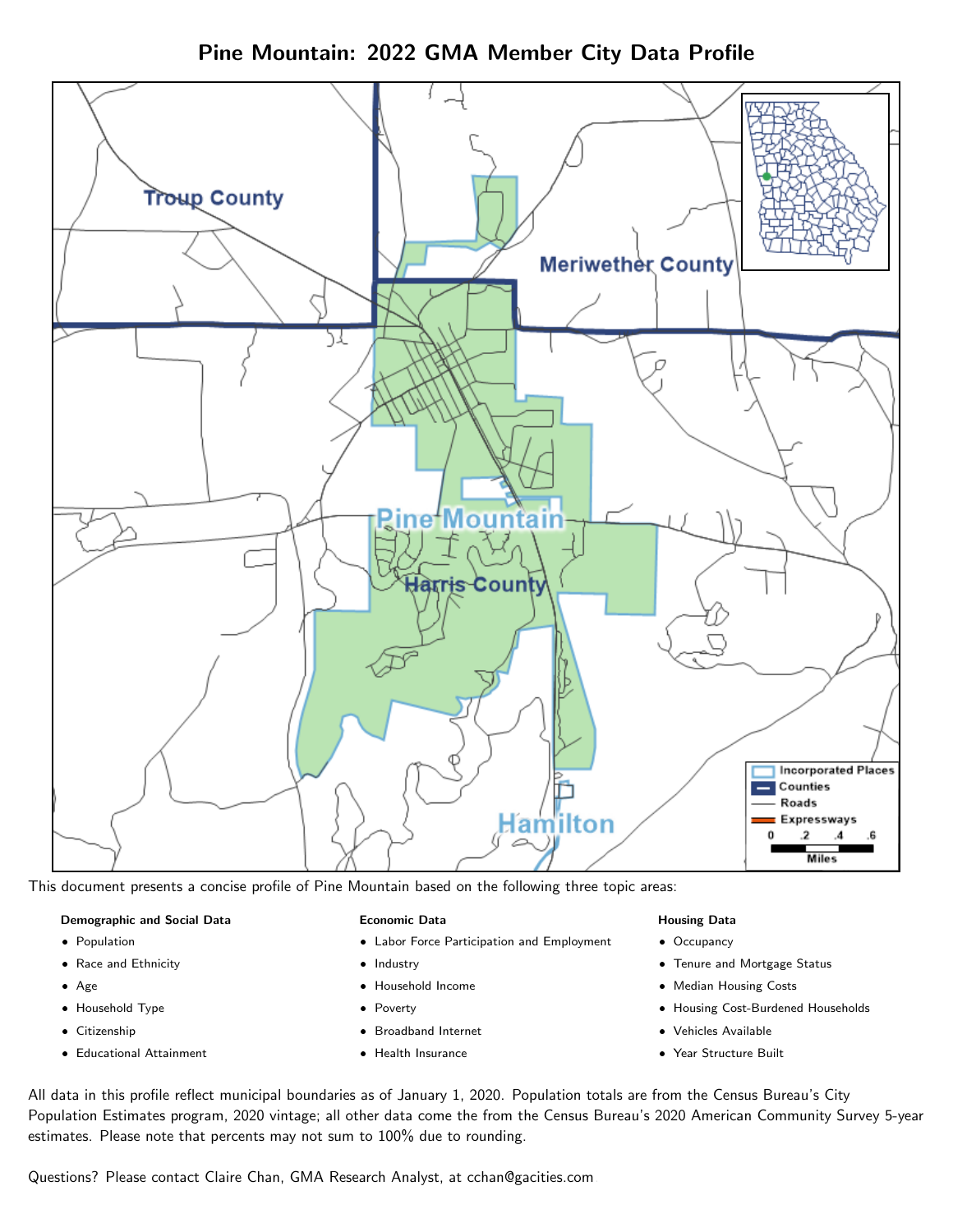# Pine Mountain: Demographic and Social



Age 0% 2% 4% 6% 8% 10% Male **Female** 10% 8% 6% 4% 2% 85 and over 80-84 75-79 70-74 65-69 60-64 55-59 50-54 45-49 40-44 35-39 30-34 25-29 20-24 15-19 10-14 5-9 Under 5

# **Citizenship**

| <b>Native Born</b><br>100% |  |
|----------------------------|--|

Race and Ethnicity



Source: U.S. Census Bureau, City Population Estimates, 2020 vintage Source: American Community Survey, 2020 5-year estimates, table B03002

# Household Type



Source: American Community Survey, 2020 5-year estimates, table B01001 Source: American Community Survey, 2020 5-year estimates, table B11001

### Educational Attainment



Source: American Community Survey, 2020 5-year estimates, table B05002 Source: American Community Survey, 2020 5-year estimates, table B15002

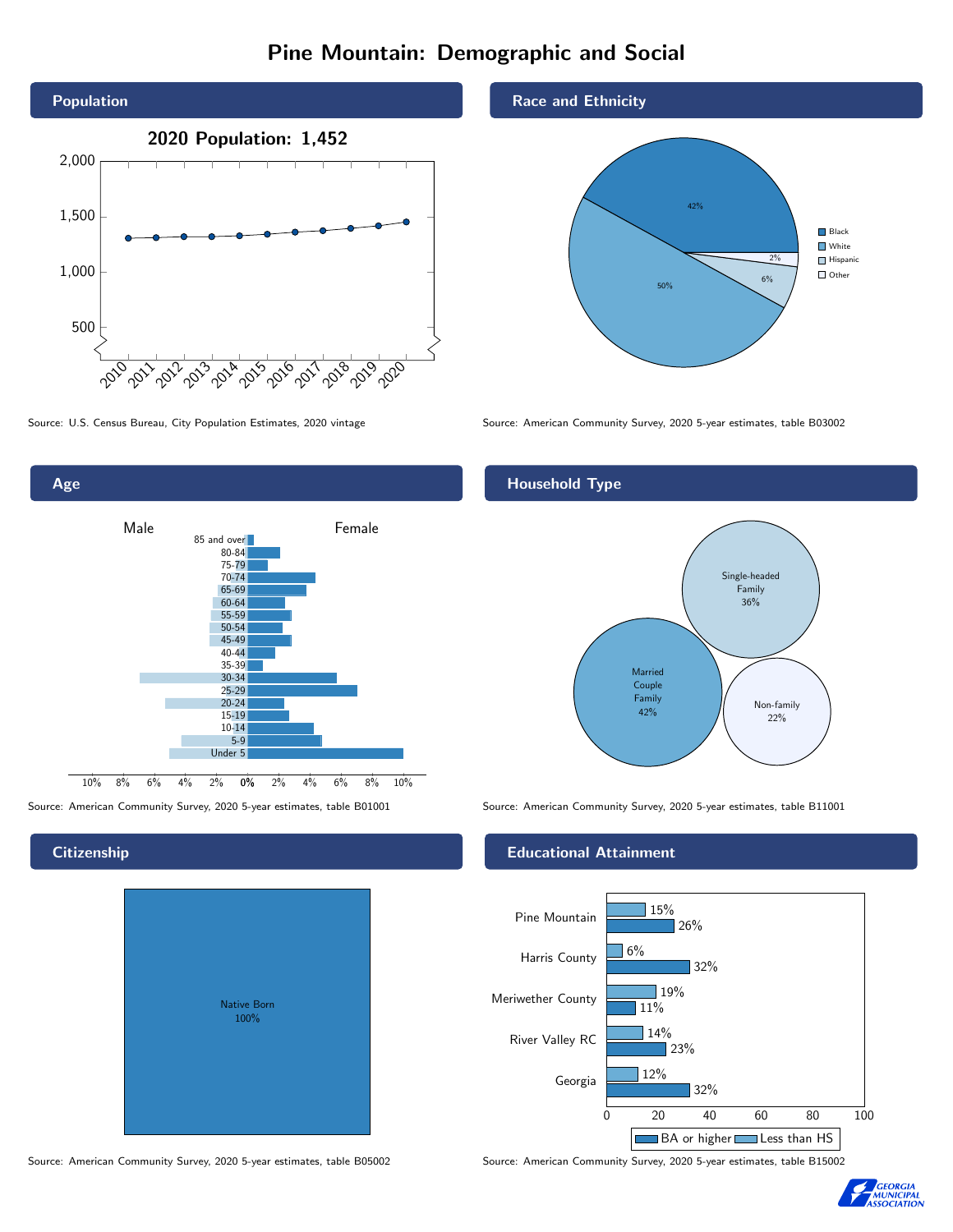# Pine Mountain: Economic







Source: American Community Survey, 2020 5-year estimates, table B23001 Note: Unemployment rate is based upon the civilian labor force.

## Household Income



Source: American Community Survey, 2020 5-year estimates, tables B19013 and B19025 Source: American Community Survey, 2020 5-year estimates, table B17010



Source: American Community Survey, 2020 5-year estimates, table B28002 Source: American Community Survey, 2020 5-year estimates, table B18135

### Industry

| Agriculture, forestry, fishing and hunting, and mining      |       |
|-------------------------------------------------------------|-------|
| Construction                                                | $1\%$ |
| Manufacturing                                               | 10%   |
| <b>Wholesale Trade</b>                                      | $0\%$ |
| Retail Trade                                                | $2\%$ |
| Transportation and warehousing, and utilities               |       |
| Information                                                 |       |
| Finance and insurance, real estate, rental, leasing         |       |
| Professional, scientific, mgt, administrative, waste mgt    |       |
| Educational services, and health care and social assistance |       |
| Arts, entertainment, recreation, accommodation, food        |       |
| service                                                     |       |
| Other services, except public administration                |       |
| Public administration                                       |       |

Source: American Community Survey, 2020 5-year estimates, table C24030

## Poverty



### Health Insurance